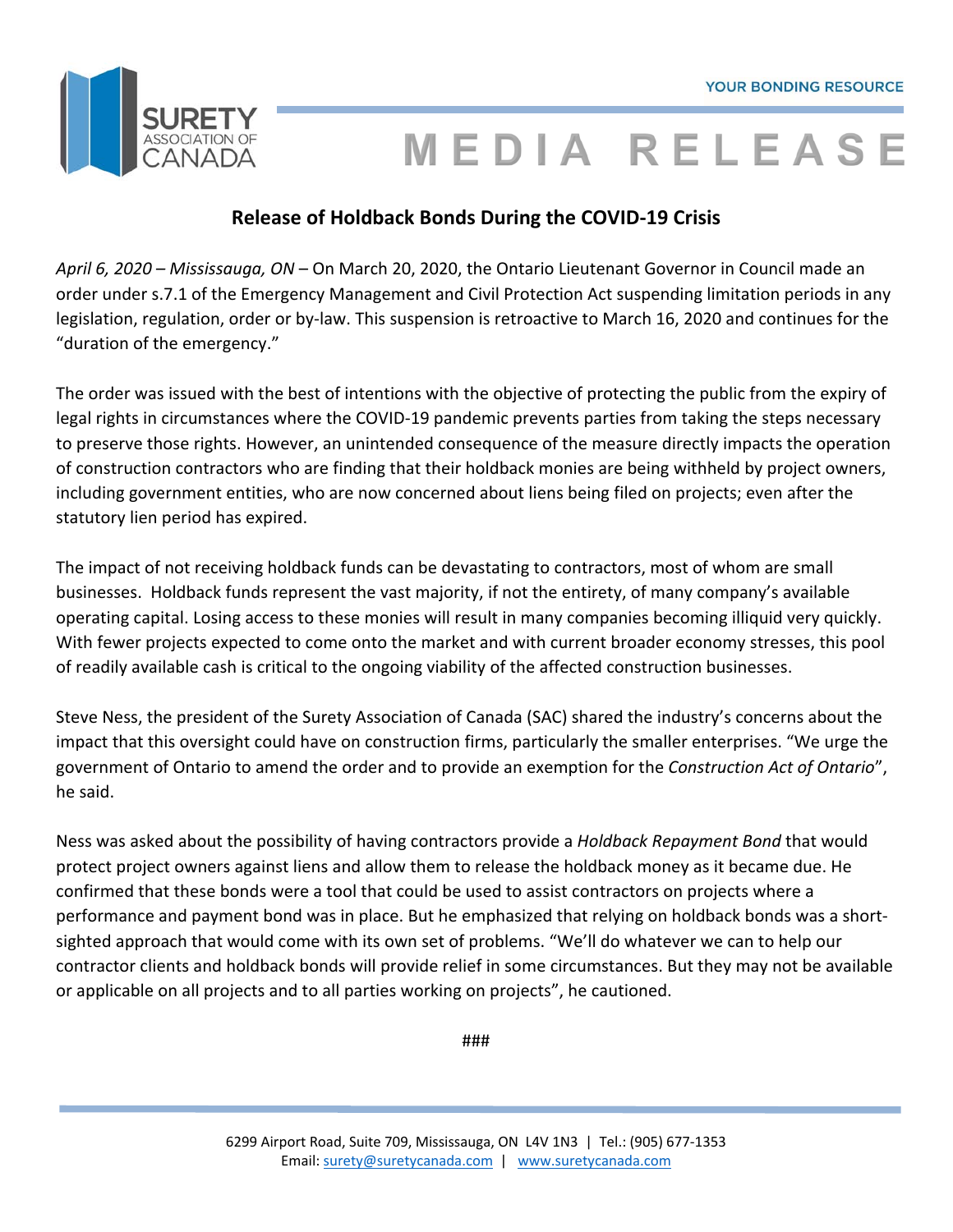

# **MEDIA RELEASE**

More importantly, SAC is concerned that the Holdback Repayment Bond approach could be a risky proposition for general contractors. Ness explained that the "pay-on-demand" nature of the instrument could leave a contractor vulnerable to double jeopardy if an unpaid subtrade or supplier further down the payment chain should file a lien which results in a claim under the bond. "Contractors should be wary of the short‐term fix that a holdback bond would provide, and perhaps explore less risky and more sustainable options", he said. Ness pointed to the federal assistance initiatives such as the Business Credit Availability Program (BCAP) and the Canada Emergency Business Account (CEBA), both of which were created to provide Canadian businesses with emergency operating liquidity during the COVID-19 pandemic. More information on these programs can be found on the website of the Canadian Construction Association HERE.

None of these alternative approaches are ideal and Ness insists that the best and most appropriate solution to the holdback dilemma is to eliminate the problem that created it in the first place. He again called on the premier and attorney general to issue an amendment to the March 20<sup>th</sup> order that would exempt the *Construction Act* and allow holdback money to flow once again.

"We're here to help wherever we can, and we'll work with our clients, the government and other stakeholders to find solutions and minimize the impact of COVID‐19 on our industry" he said.

More information about Holdback Repayment Bonds and other surety bond products can be accessed on the SAC website at: https://www.suretycanada.com.

‐ 30 ‐

### **For more information and media inquiries, please contact:**

Sharon Clark‐Koufis Director of Membership & Stakeholder Services Surety Association of Canada P: (905) 677‐1353 ext. 202 E: sclark@suretycanada.com